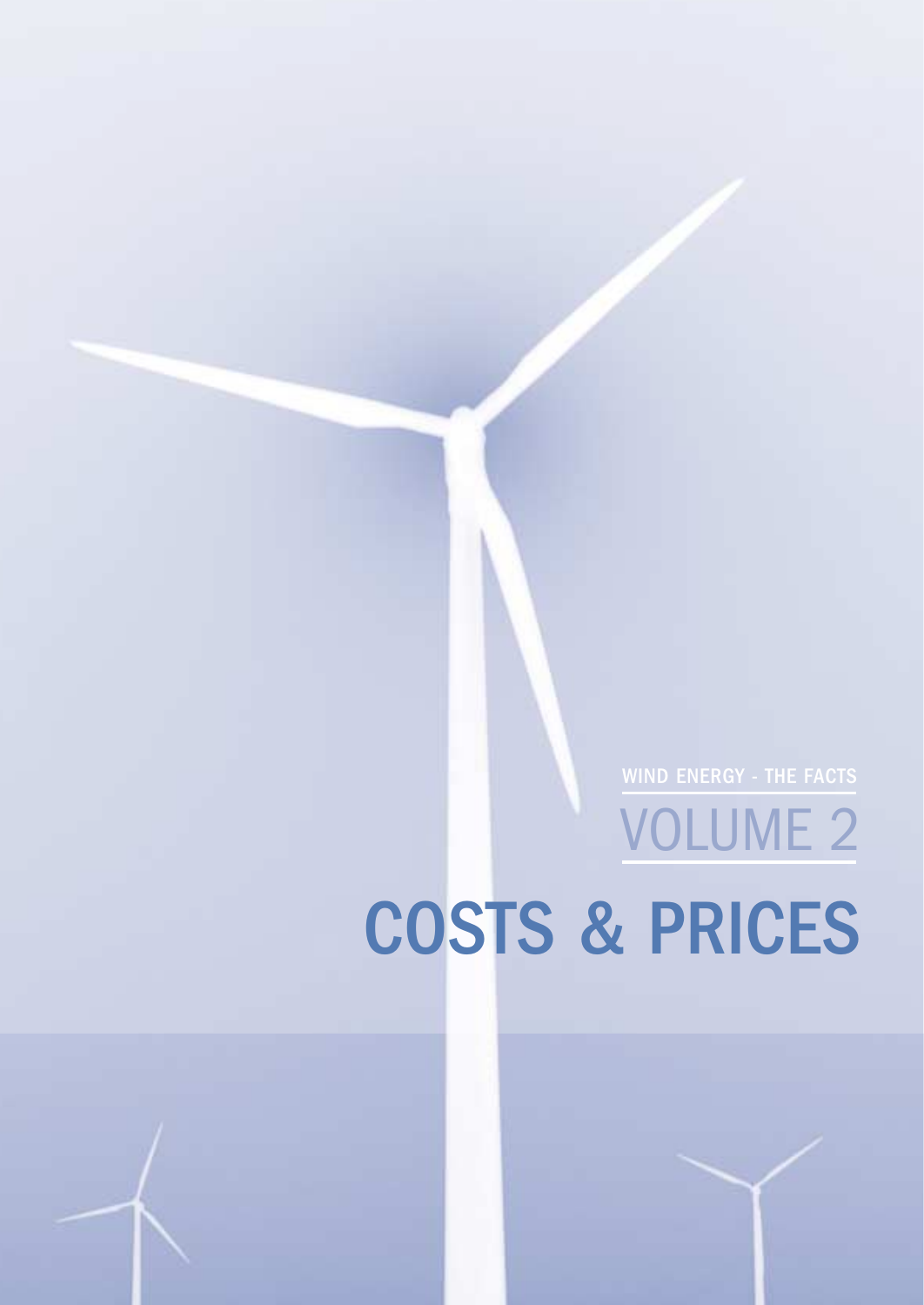

#### **Acknowledgments**

This volume was compiled by Poul Erik Morthorst, Senior Research Specialist at Risø National Laboratory, Denmark. Our thanks also to the national wind associations around Europe for their contributions of data, and to the other project partners for their inputs.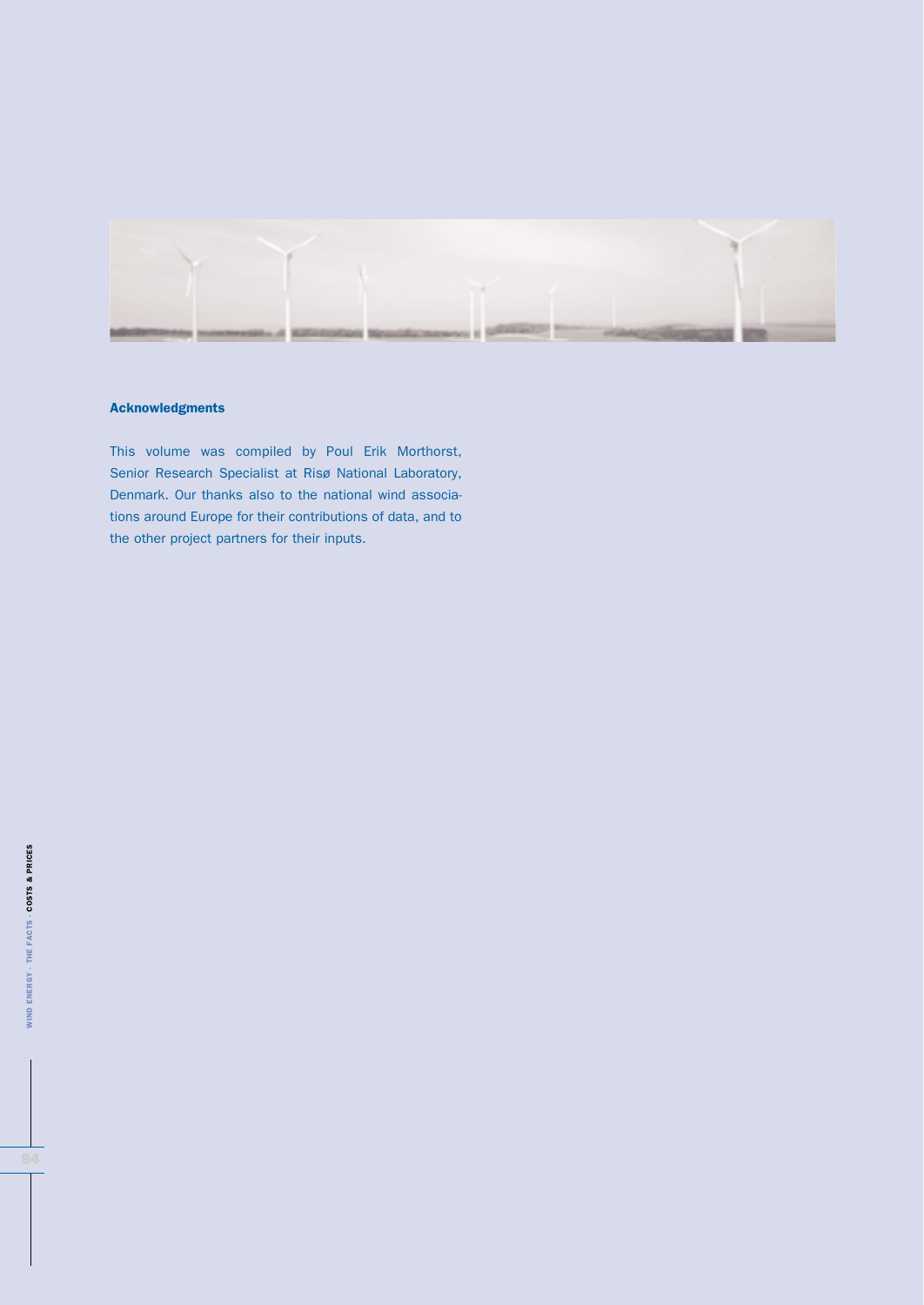# **VOLUME 2 - COSTS & PRICES: TABLE OF CONTENTS**

| <b>CHAPTER 1</b> | <b>INTRODUCTION</b>                                  | 96  |
|------------------|------------------------------------------------------|-----|
|                  |                                                      |     |
| <b>CHAPTER 2</b> | <b>COST AND INVESTMENT STRUCTURES</b>                | 97  |
|                  |                                                      |     |
| <b>CHAPTER 3</b> | <b>OPERATION AND MAINTENANCE COSTS OF WIND POWER</b> | 100 |
|                  |                                                      |     |
| <b>CHAPTER 4</b> | THE COST OF ENERGY GENERATED BY WIND POWER           | 103 |
|                  |                                                      |     |
| <b>CHAPTER 5</b> | DEVELOPMENT OF THE COST OF WIND POWER                | 105 |
|                  |                                                      |     |
| <b>CHAPTER 6</b> | <b>FUTURE DEVELOPMENT OF THE COST OF WIND POWER</b>  | 106 |
|                  |                                                      |     |
| <b>CHAPTER 7</b> | <b>COSTS OF CONVENTIONAL POWER PRODUCTION</b>        | 108 |
|                  |                                                      |     |
| <b>CHAPTER 8</b> | <b>EXTERNAL COSTS OF POWER PRODUCTION</b>            | 110 |

VOLUME

VOLUME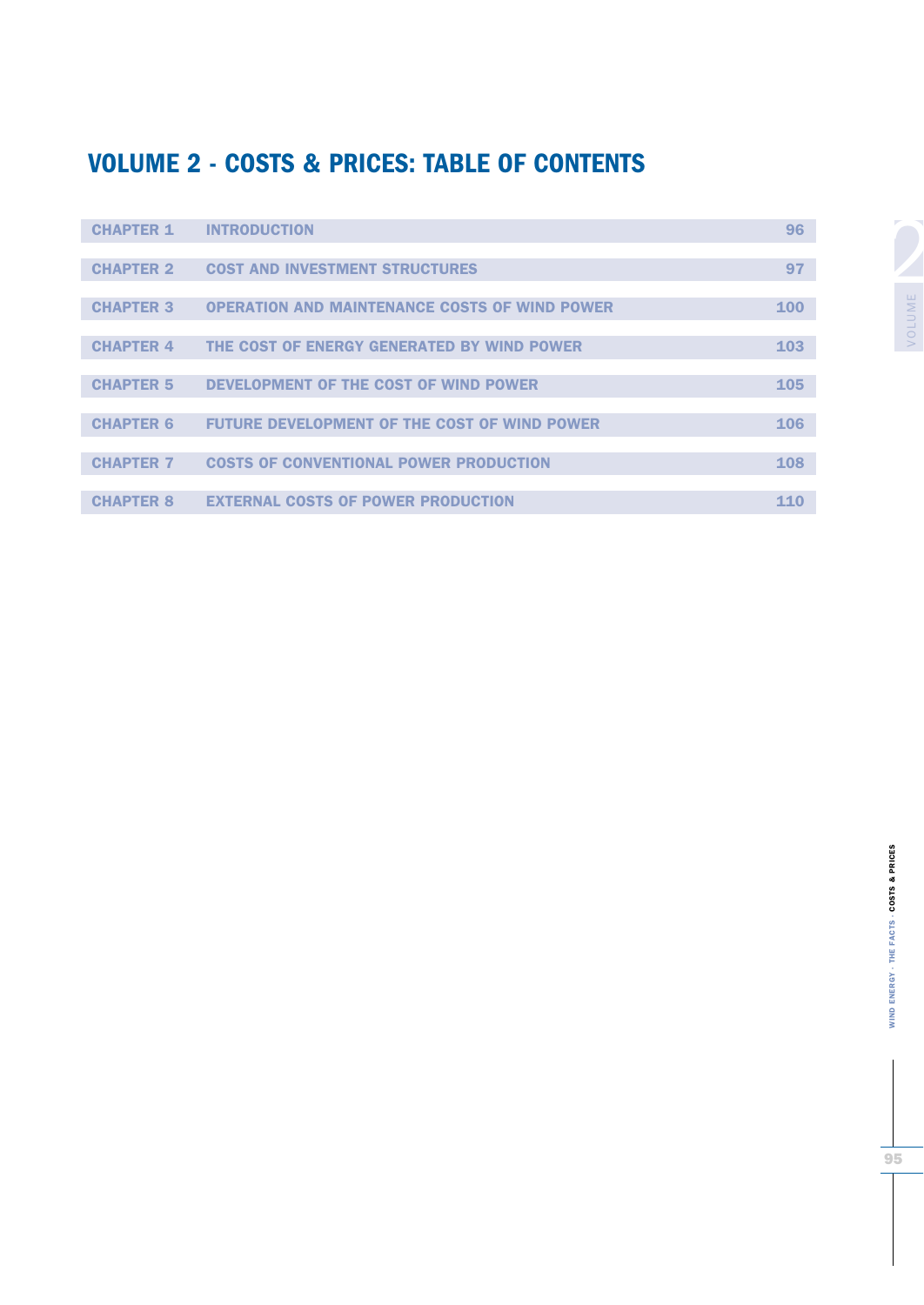## **1 INTRODUCTION**

From a European, as well as a global perspective, wind power is undergoing rapid development. Within the past 10 years the global installed capacity of wind power has increased from approximately 2.5 GW in 1992 to a little below 40 GW at the end of 2003, with an annual growth rate of around 30%. However, only at few sites with high wind speeds can wind power compete economically with conventional power production at present.

This section focuses on the cost structures of a wind power plant, including the lifetime of the turbine and operation and maintenance costs. Finally, it analyses how the costs of wind power have developed in previous years and how they are expected to develop in the near future.

Wind power is used in a number of different applications, including both grid-connected and stand-alone electricity production, as well as water pumping. This section analyses the economics of wind energy primarily in relation to grid-connected turbines which account for the vast bulk of the market value of installed turbines.

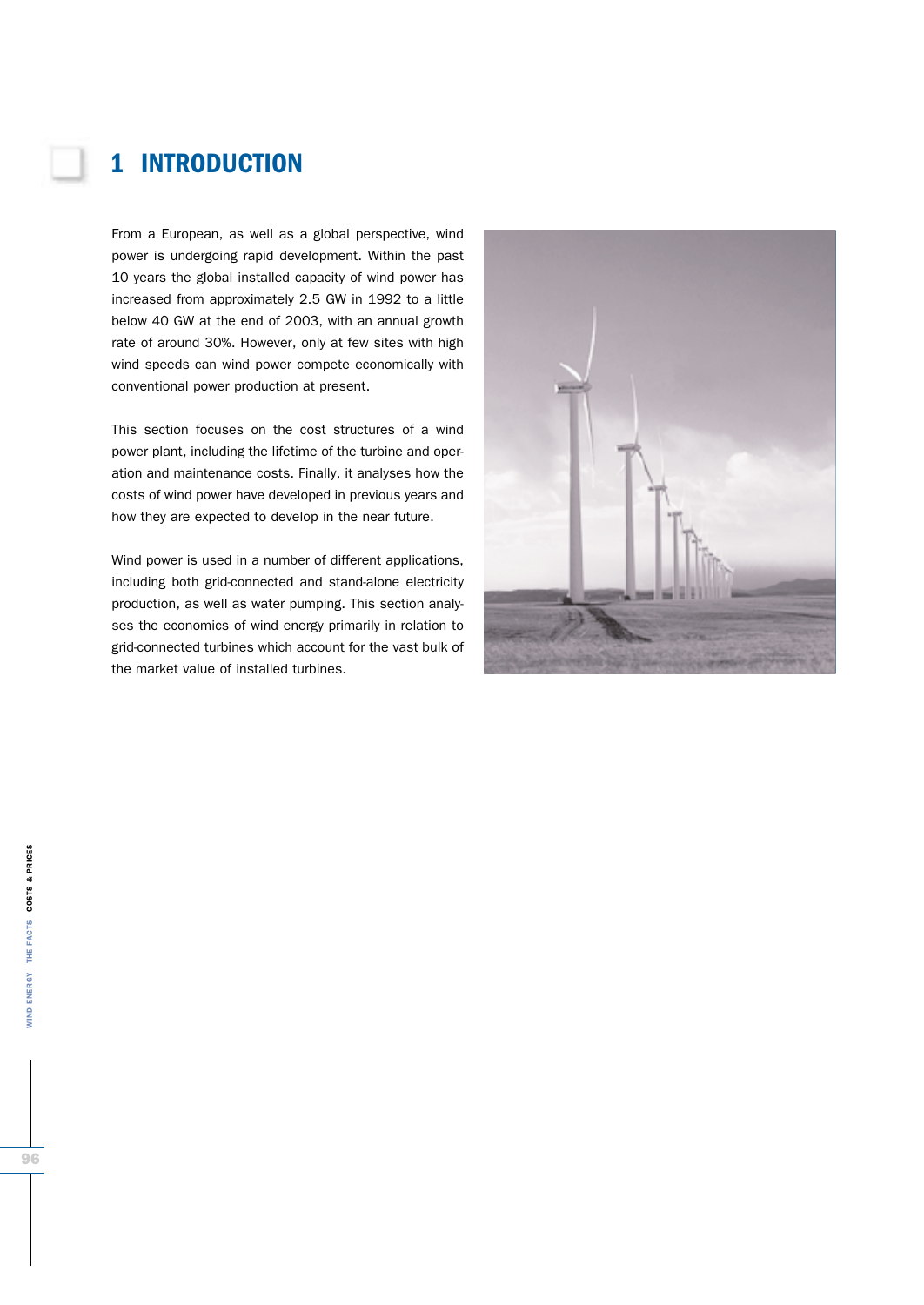### **2 COST AND INVESTMENT STRUCTURES**

The main parameters governing wind power economics include the following:

- Investment costs, including auxiliary costs for foundation, grid-connection, and so on.
- Operation and Maintenance (O&M) costs.
- Electricity production/average wind speed.
- Turbine lifetime.
- Discount rate.

Of these, the most important parameters are the wind turbines' (WT) electricity production and their investment costs. As electricity production is highly dependent on wind conditions, choosing the right site is critical to achieving economic viability. The following sections outline the structure and development of capital costs and efficiency trends of land based WTs.

In general, three major trends have dominated the development of grid-connected WTs in recent years:

- The WTs have grown larger and taller thus, the average size sold has increased substantially.
- The efficiency of WT production has increased steadily.
- In general, investment costs per kW have decreased.

Figure 2.1 shows the growth in average size of WTs sold each year in a number of the most important wind power countries. The annual average size has increased significantly within the last 10-15 years, from approximately 200 kW in 1990 to almost 1.5 MW in Germany and Denmark in 2002. But, as shown, there is quite a difference between the individual countries. In Spain, the US and the UK, the average size installed in 2002 was approximately 850-900 kW, significantly below the levels of Denmark and Germany of 1,450 kW and 1,400 kW respectively. The large increase in Denmark from 2001 to 2002 was mainly caused by the Horns Reef offshore wind farm which came onstream in 2002 equipped with 80 WTs of 2 MW each.

In 2002, the best-selling WTs had a rated capacity of 750- 1,500 kW and a market share of more than 50%. But WTs with capacities of 1,500 kW and above had a share of 30% and have been increasing their market shares. By the end of 2002, WTs with a capacity of 2 MW and above were becoming increasingly important, even for on-land sitings.

Figure 2.1: Development of the Average Wind Turbine Size Sold in Different Countries



Source: BTM Consult

The wind regime at the chosen site, the hub height of the WTs and the efficiency of production mainly determine power production from the WTs. Thus, increasing the height of the WTs has, by itself, yielded a higher power production. Similarly, the methods for measuring and evaluating the wind speed at a given site have improved substantially in recent years, thus improving the siting of new WTs. In spite of this, the fast development of wind power capacity in countries such as Germany and Denmark implies that most of the good wind sites are, by now, taken. Therefore, any new on-land turbine capacity has to be erected at sites with a marginally lower average wind speed. It should be added, however, that the replacement of older and smaller WTs with new ones is getting increasingly important, especially in countries that have taken part in wind power development for a long time, as is the case for Germany and Denmark. In 2002, a successful re-powering scheme in Denmark had a substantial impact on market development.

The development of electricity production efficiency owing to better equipment design, measured as annual energy production per swept rotor area (kWh/m<sup>2</sup>) at a specific reference site, has correspondingly improved significantly over the last few years. Taking into account all the three mentioned issues of improved equipment efficiency,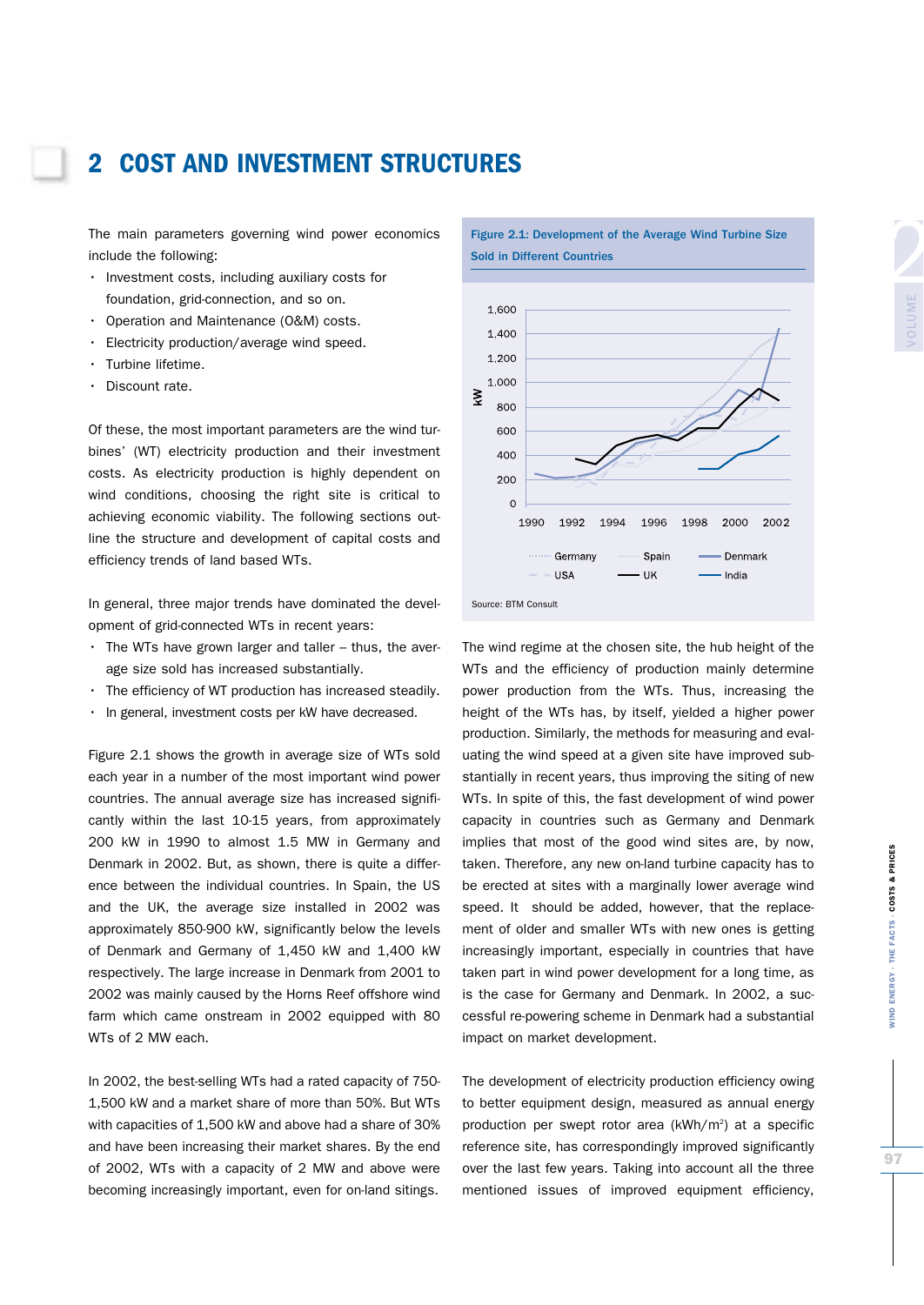improved turbine siting and higher hub height, overall efficiency has increased by 2% to 3% annually over the last 15 years.

Capital costs of wind energy projects are dominated by the cost of the WT itself (ex works $^{\scriptscriptstyle 1}$ ). Table 2.1 shows the cost structure for a medium sized turbine (850 kW to 1,500 kW) sited on land and based on a limited dataselection from the UK, Spain, Germany and Denmark. The WTs share of total cost is typically a little less than 80%, but, as shown in Table 2.1, considerable variations do exist, ranging from 74% to 82%.

| Table 2.1: Cost Structure for a Typical Medium Sized Wind |  |  |  |
|-----------------------------------------------------------|--|--|--|
| Turbine (850 kW – 1500 kW)                                |  |  |  |

|                       | Share of<br><b>Total Cost</b><br>% | <b>Typical Share</b><br>of Other Costs<br>% |
|-----------------------|------------------------------------|---------------------------------------------|
| Turbine (ex works)    | 74-82                              | -                                           |
| Foundation            | $1 - 6$                            | 20-25                                       |
| Electric installation | $1-9$                              | 10-15                                       |
| Grid-connection       | $2-9$                              | 35-45                                       |
| Consultancy           | $1-3$                              | $5-10$                                      |
| Land                  | $1-3$                              | $5-10$                                      |
| Financial costs       | $1-5$                              | $5 - 10$                                    |
| Road construction     | $1-5$                              | $5-10$                                      |
|                       |                                    |                                             |

Based on data from Germany, Denmark, Spain and UK for 2001/02.

Of other cost components, dominant ones are, typically,<br>
grid-connection, electrical installation and foundation, but<br>
ther auxiliary costs such as road construction could rep-<br>
resent a substantial proportion of total co Of other cost components, dominant ones are, typically, grid-connection, electrical installation and foundation, but other auxiliary costs such as road construction could represent a substantial proportion of total costs. There is considerable variation in the total level of these auxiliary costs, ranging from approximately 24% of total turbine costs in Germany and the UK to less than 20% in Spain and Denmark. The costs depend not only on the country of installation, but also on the size of the turbine.

Typical ranges of these other cost components as a share of total additional costs are also shown in Figure 2.2. As seen, the single most important additional component is the cost of grid-connection which in some cases can account for almost half the auxiliary costs, followed, typically, by lower shares for foundation costs and the cost of the electrical installation. Thus, these three issues might add significant amounts to the total cost of the WT. Cost components such as consultancy and land rental normally account for only a minor share of additional costs.

In Germany, the development of these additional costs has been further investigated in a questionnaire carried out by Dewi (2002), looking at the actual costs for wind turbines installed in 1999 and 2001 (Figure 2.2). As shown, all additional cost components tend to decrease over time as a share of total WT costs, with only one exception. The increase in the share of miscellaneous costs is mostly on account of increasing prefeasibility costs. The level of auxiliary costs in Germany has, on average, decreased from approximately 31% of total investment costs in 1999 to approximately 28% in 2001.

Figure 2.2: Development of Additional Costs (Grid-Connection,



The total cost per installed kW of wind power capacity differs significantly between countries, as exemplified in Figure 2.3. The cost per kW typically varies from approximately 900 €/kW to 1,150 €/kW. As shown in Figure 2.3, the investment costs per kW were found to be almost at the same level in Spain and Denmark, while the costs in the data-selection were approximately 10% to 30% higher in the UK and Germany. However, it should be noted that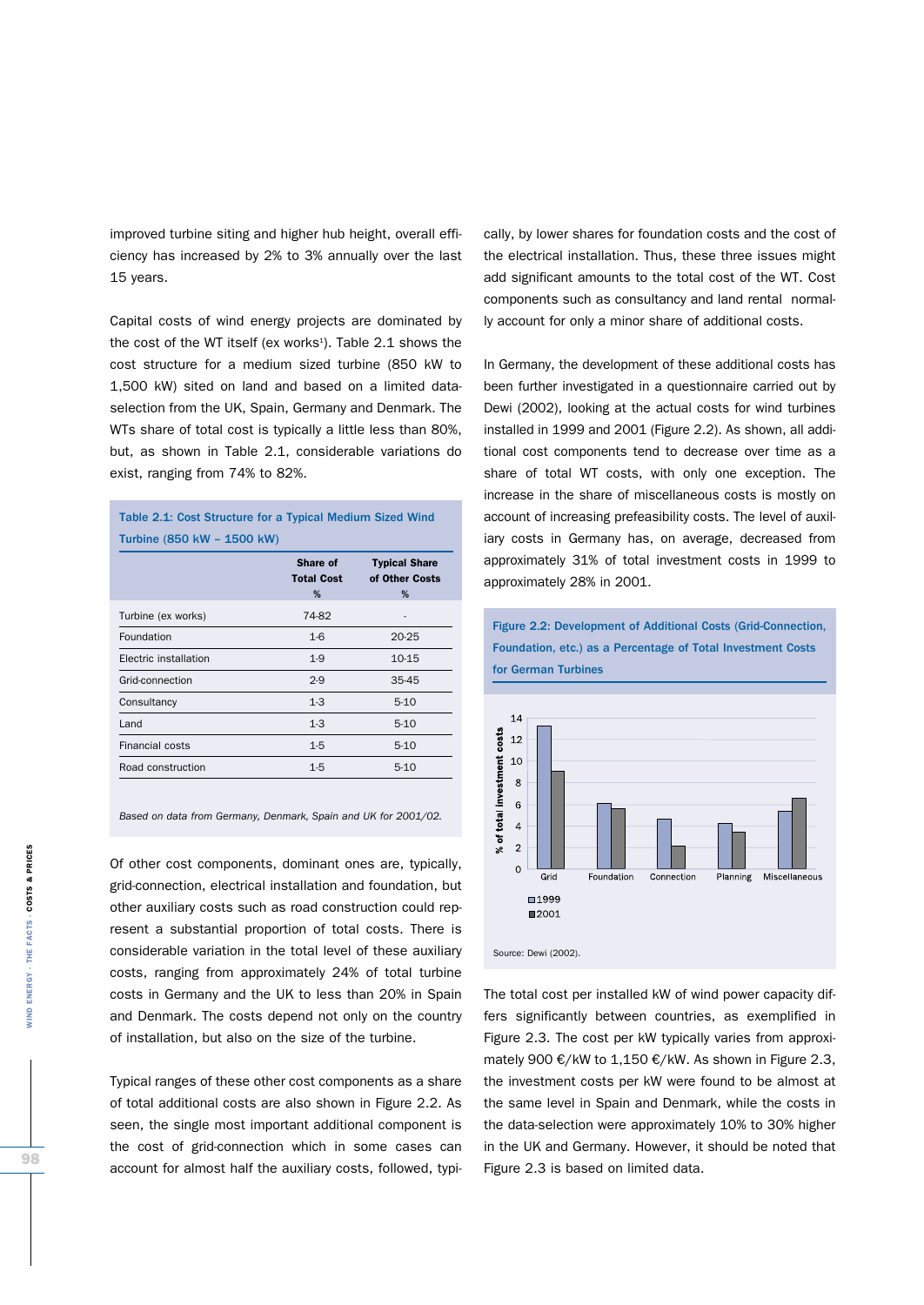

Figure 2.3: Total Investment Cost, Including Turbine,

Based on reported data from Germany<sup>2</sup>, UK, Spain and Denmark.

Figure 2.4 shows how investment costs have developed, exemplified by the case of Denmark for the period 1989 to 2001. The data reflect turbines installed in the particular year shown<sup>3</sup>. All costs at the right axis are calculated per swept rotor area, while those at the left axis are calculated per kW of rated capacity.

Swept rotor area is a good proxy for the turbines' power production and this measure is therefore a relevant index for cost development per kWh. As shown in the figure, there has been a substantial decline in costs per unit swept rotor area in the period under consideration and for all turbines. Thus, overall investment costs by swept rotor area have declined by almost 3% per annum during the period analysed, corresponding to a total reduction in cost of approximately 30% over the past 12 years.

Looking at the cost per rated capacity (per kW), the same decline is found in the period 1989 to 1997. Surprisingly, however, investment costs per kW have increased from the 600 kW machine to the considerably larger 1,000 kW turbine. The reason is to do with the dimensioning of the turbine. With higher hub heights and larger rotor diameters, the WT is equipped with a relatively smaller generator although it produces more electricity. It is particularly important to be aware of this

when analysing WTs constructed to be used in low and medium wind areas, where the rotor diameter is dimensioned to be considerably larger compared to the rated capacity.

Another reason for the increase in capacity costs is that, in 2001, the 1,000 kW machine was fairly new. It is usually the case that, due to economies of scale, a reduction in price is seen over time.

Figure 2.4: The Development of Investment Costs, Exemplified

by the Case of Denmark for the Period 1989 to 2001



Right axis: Investment costs divided by swept rotor area ( $\epsilon/m^2$  in constant 2001  $\epsilon$ ).

Also, the share of other costs as a percentage of total costs has decreased. In 1989, almost 29% of total investment costs were related to costs other than the turbine itself. By 1997, this share had declined to approximately 20%. The trend towards lower auxiliary costs continues for the last vintage of turbines shown (1,000 kW), where other costs amount to approximately 18% of the total.

Left axis: Wind turbine capital costs (ex works) and other costs per kW rated power (€/kW in constant 2001 €).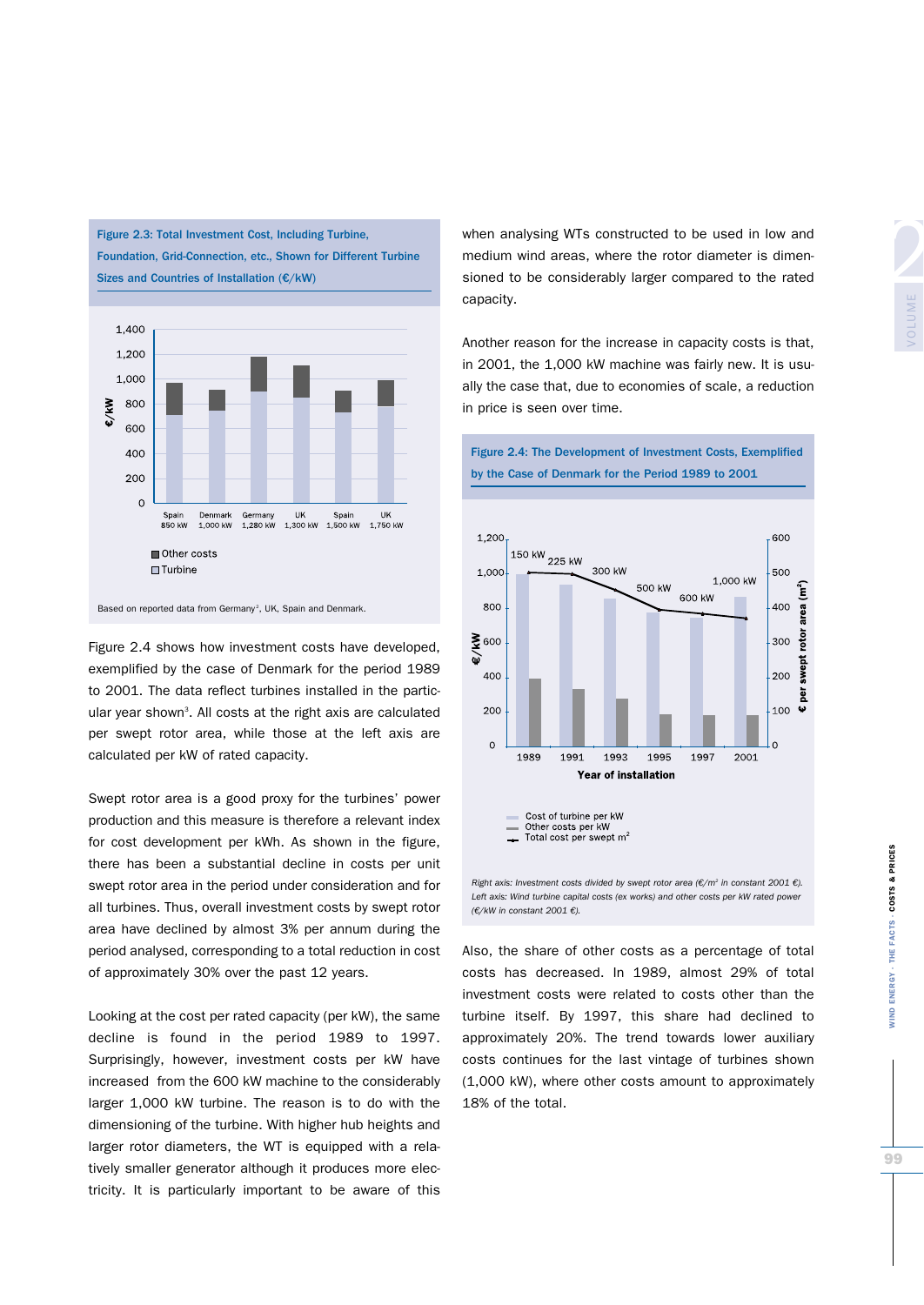#### **3 OPERATION AND MAINTENANCE COSTS OF WIND POWER**

O&M costs constitute a sizeable share of the total annual costs of a WT. For a new machine, O&M costs might easily have an average share over the lifetime of the turbine of approximately 20%-25% of total levellised cost per kWh produced – as long the WT is fairly new, the share might constitute 10%-15% increasing to at least 20%-35% by the end of its life. Thus, O&M costs are increasingly attracting the attention of manufacturers seeking to develop new designs requiring fewer regular service visits and less out-time.

O&M costs are related to a limited number of cost components:

- Insurance
- Regular maintenance
- **Repair**
- Spare parts
- **Administration**

Some of these cost components can be estimated with relative ease. For insurance and regular maintenance, it is possible to obtain standard contracts covering a considerable portion of the WT's total lifespan. On the other hand, costs for repair and related spare parts are much more difficult to predict. Although all cost components tend to increase, costs for repair and spare parts are particularly influenced by turbine age, starting low and increasing over time.

Due to the newness of the wind energy industry, only a limited number of WTs have existed for their expected lifespan of 20 years. Compared to the average size WTs commercially available nowadays, these older WTs are nearly all small and have, to a certain extent, been constructed using more conservative, less stringent design criteria than that used today. Some cost data can be gleaned from existing older WTs, but estimates of O&M costs should nevertheless be considered highly uncertain, especially around the end of a turbine's lifetime.

Based on experiences from Germany, Spain, the UK and Denmark, O&M costs are, in general, estimated to be at a level of approximately 1.2 to 1.5 c€/kWh of produced wind power seen over the total lifetime. Data from Spain indicate that a little less than 60% of this amount goes strictly to O&M and installation, with this proportion split into approximately half for spare parts and the rest equally distributed between labour costs and fungibles. The remaining 40% is almost equally split between insurance. rental of land<sup>4</sup> and overheads.

In Germany, a questionnaire by Dewi (2002) also looked into the development and distribution of O&M costs for German installations. For the first two years of its life, a WT is normally covered by the manufacturer's warranty. Thus, in the German study, O&M costs for the first two years were fairly low at 2%-3% of total investment costs, corresponding to approximately 0.3-0.4 c€/kWh. After six years, total O&M costs had increased to constitute a little less than 5% of total investment costs, which is equivalent to approximately 0.6-0.7 c€/kWh. These figures are in line with calculated O&M costs for newer Danish turbines (see below).

Figure 3.1 shows an average over the period 1997 - 2001 of how total O&M costs were split into six different categories based on the German data from Dewi. The cost of buying power from the grid and land rental (as in Spain) are included in the O&M cost calculation for Germany.

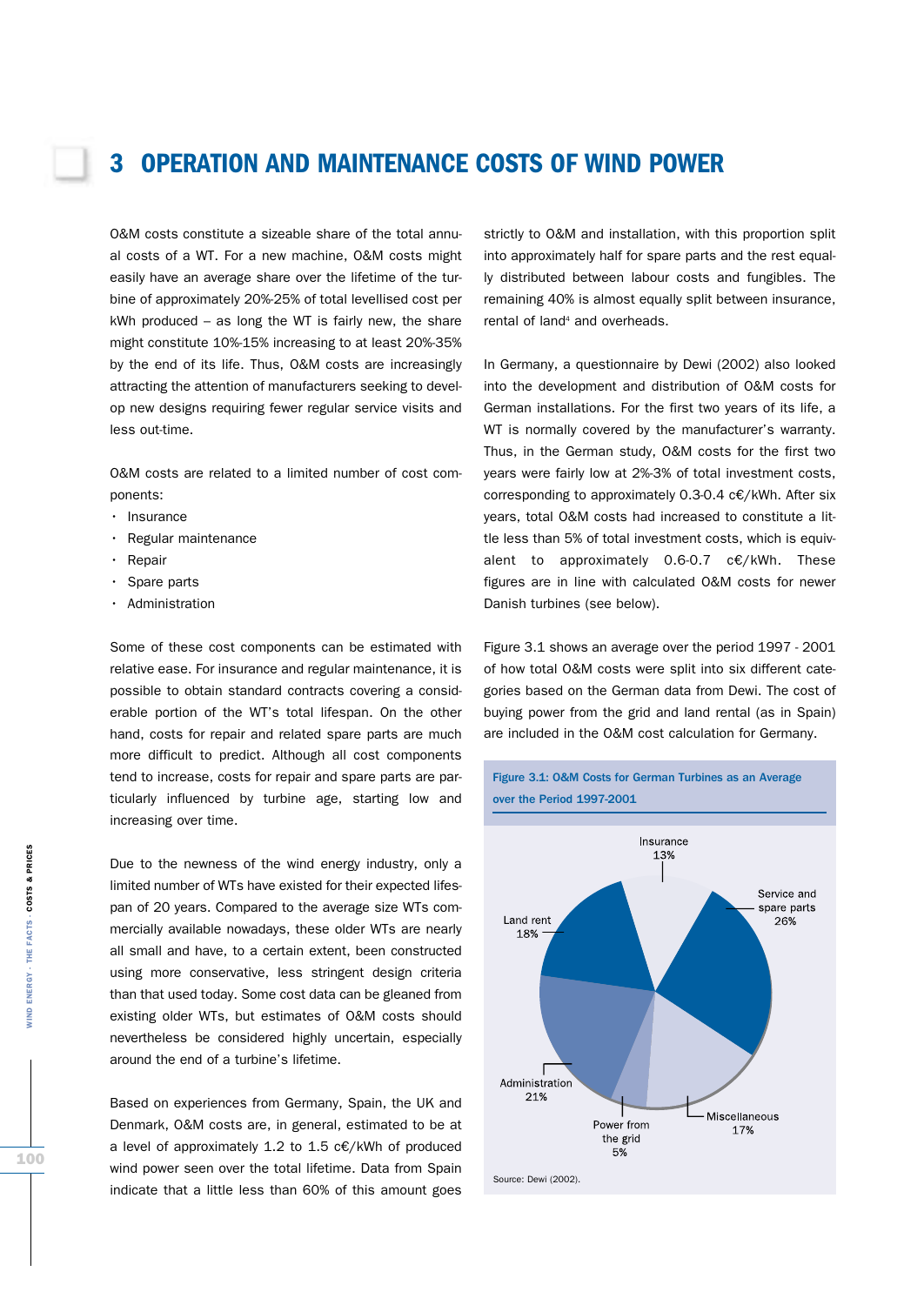

A recent study in Denmark has analysed the development of O&M costs, insurance costs, etc., including the economic and technical lifetime of WTs. Based on a survey of national wind organisations and an existing database, time series for O&M cost components were established going back to the early 1980s. Relevant O&M costs were defined to include reinvestments – for example, replacement of blades or gears – if any. Due to the industry's evolution towards larger WTs, O&M cost data for old WTs exist only for relatively small units, while data for younger WTs relate primarily to larger units. In principle, the same sample should have been followed throughout successive years. However, due to the appearance of new WTs, the scrapping of older ones, and general uncertainty about the statistics, the sample is not constant over time, particularly for the larger WTs. Some of the key results are shown in Figure 3.2.

The figure shows the development of O&M costs for selected sizes and types of turbines since the beginning of the 1980s. The horizontal axis represents the age of the WT while the vertical axis is the total O&M costs stated in constant 1999 €. As seen, the 55 kW WTs now have a track record close to 20 years, implying that the first serial-produced machines are now reaching the end of their life. The picture for the 55 kW machine is patchy, showing rapidly increasing O&M costs right from the start, and reaching a fairly high but stable level of approximately 3-4 c€/kWh after five years.

Furthermore, the figure shows that O&M costs decrease for newer and larger WTs. The observed strong increase for the 150 kW WTs after 10 years represents only a very few machines; therefore, it is not known at present if this increase is representative of the 150 kW type or not. For turbines with a rated power of 500 kW and more, O&M costs seem to be under or close to 1  $c \in /kWh$ . What is also interesting is that the 225 kW machine over its first 11 years has O&M costs at around 1-1.3 c€/kWh, closely in line with estimated O&M costs in Germany, Spain, the UK and Denmark.

Thus, the development of O&M costs appears to be strongly correlated with turbine age. In the first few years, the manufacturer's warranty<sup>5</sup> implies a low level of O&M expenses for the owner. After the  $10<sup>th</sup>$  year, however, larger repairs and reinvestments should be expected: from experience with the 55 kW machine, these are the dominant O&M costs during the last 10 years of the turbine's life.

**WIND ENERGY - THE FACTS - COSTS & PRICES**

VIND

ENERGY - THE FACTS - COSTS & PRICES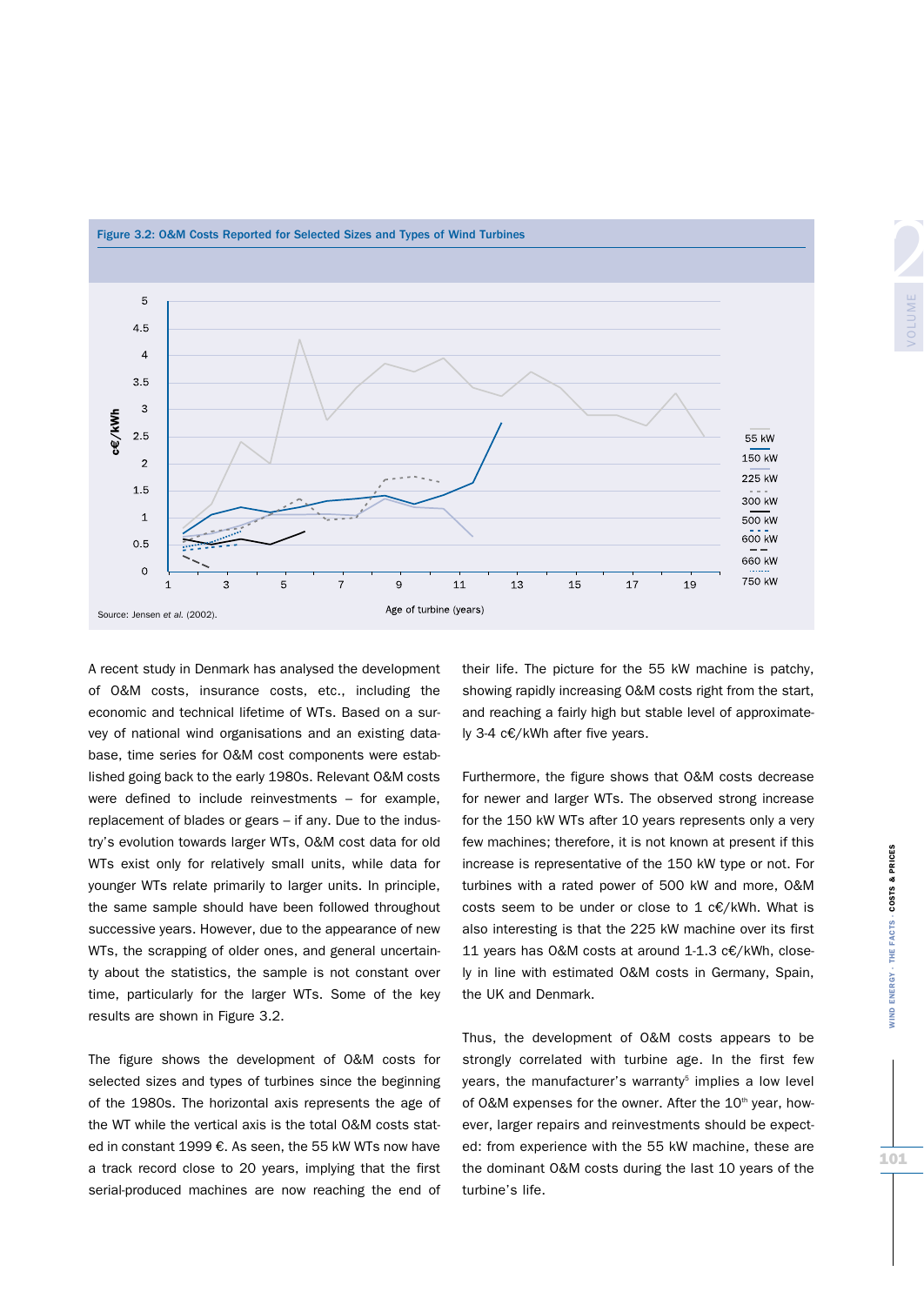Figure 3.3 shows the total O&M costs as found in the Danish study and details how these are distributed among the different O&M categories, according to the type, size and age of the turbine. Thus, for a three-year-old 600 kW machine, which was fairly well represented in the study<sup>6</sup>, approximately 35% of total O&M costs are for insurance, 28% for regular service, 11% for administration, 12% for repair and spare parts, and 14% for other purposes. In general, the study found that expenses for insurance, regular service and administration were fairly stable over time, while, as mentioned above, costs for repair and spare parts fluctuated heavily. Finally, in most cases, other costs were of minor importance.

Figure 3.3: O&M Costs as Reported for Selected Types and Vintages of WTs



Figure 3.3 clearly shows the trend towards lower O&M costs for new and larger machines. Thus, for a three-yearold turbine, O&M costs have decreased from approximately 3.5 c€/kWh for the old 55 kW machine to less than 1 c€/kWh for the newer 600 kW. The figures for the 150 kW WTs are almost at the same level as the O&M costs identified in the three countries mentioned above.

That O&M costs increase with turbine age is, again, fairly clear, although not to the same extent as shown in Figure 3.2.

With regard to the future development of O&M costs. care must be taken in interpreting the results of Figure 3.3. Firstly, as WTs exhibit economies of scale in terms of declining investment costs per kW with increasing turbine capacity, similar economies of scale may exist for O&M costs. This means that a decrease in O&M costs will, to a certain extent, be related to up-scaling of the WTs. Secondly, the newer, larger WTs are more optimised with regard to dimensioning criteria than the old ones, implying an expectation of lower lifetime O&M requirements than the older, smaller machines. This might, however, imply that newer WTs are not as robust as older ones and are less capable of dealing with unexpected events.

Taking this reasoning into account, the O&M cost percentage for a 10-15 year old 1,000 kW WT could be expected not to rise to the same level as seen today for a 55 kW WT of the same age. Most likely, the O&M costs for newer turbines will be significantly lower than those experienced to date for the 55 kW WTs. How much lower future O&M costs go will also depend on whether the existing trend of up-scaling continues.

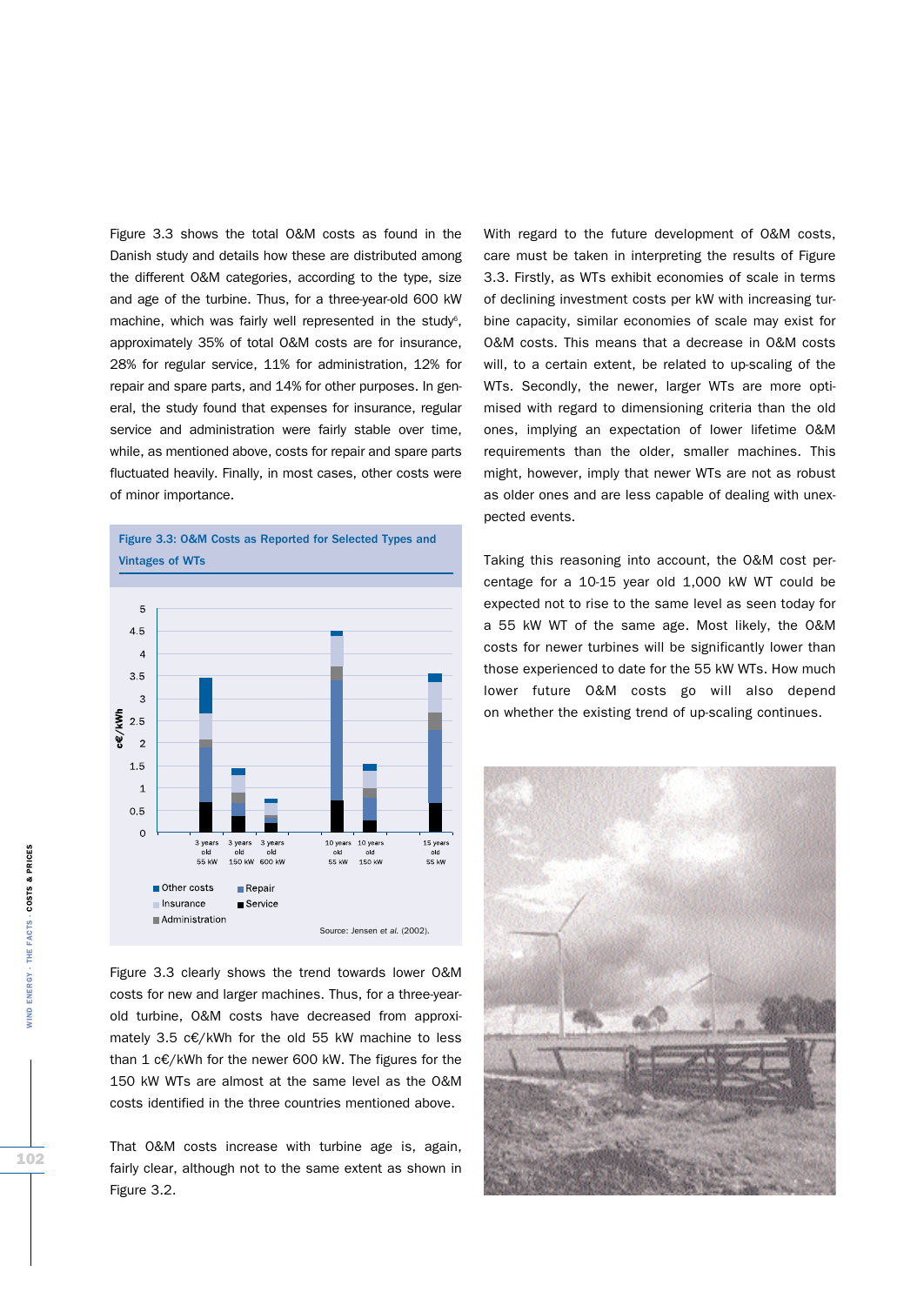### **4 THE COST OF ENERGY GENERATED BY WIND POWER**

The total cost per produced kWh (unit cost) is traditionally calculated by discounting and levelising investment and O&M costs over the lifetime of the WT, divided by the annual electricity production<sup>7</sup>. The unit cost of generation is thus calculated as an average cost over the lifetime. In reality, actual costs will be lower than the calculated average at the beginning of the life, due to low O&M costs, and will increase over the period of WT use.

The production of power is the single most important factor for calculating the cost per generated unit of power. Turbines sited at good wind locations are likely to be profitable, while those at poor locations may run at a loss. In this section, the cost of wind-produced energy will be calculated based on a number of assumptions. Due to the importance of the power production, this parameter will be treated on a sensitivity basis. Other assumptions include the following:

- The calculations relate to a new land-based mediumsized WT of 850-1,500 kW, which could be erected today.
- Investment costs reflect the range given in section two, i.e. a cost per kW of 900 to  $1,100 \text{ }\epsilon$ /kW. These costs are based on data from Spain, UK, Germany and Denmark.
- O&M costs are assumed to be 1.2 c€/kWh as an average over the lifetime of the WT.
- The lifetime of the WT is 20 years, in accordance with most technical design criteria.
- The discount rate is assumed to range within an interval of 5% to 10% a year. In the basic calculations, an annual discount rate of 7.5% is used, and a sensitivity analysis of the importance of the interest range is performed.
- Economic analyses are carried out as simple national economic ones. No taxes, depreciation, risk premia, etc. are taken into account. Everything is calculated at fixed 2001 prices.

The calculated costs per kWh wind power as a function of the wind regime at the chosen sites are shown in Figure 4.1 below<sup>8</sup>. As shown, the cost ranges from approximately 6-8 c€/kWh at sites with low average wind speeds to approximately 4-5 c€/kWh at good coastal positions<sup>9</sup>. In Europe, coastal positions such as these are mostly to be

Found in the UK, Ireland, France, Denmark and Norway.<br>
2 Medium wind areas are generally found at inland terrain in<br>
mid- and southern Europe in Germany, France, Spain,<br>
Holland, Italy, but also at inland sites in Sweden, Medium wind areas are generally found at inland terrain in mid- and southern Europe in Germany, France, Spain, Holland, Italy, but also at inland sites in Sweden, Finland and Denmark. In many cases, local conditions significantly influence the average wind speed at the site. Therefore, strong fluctuations in the wind regime are to be expected, even for neighbouring areas.

Figure 4.1: Calculated Costs per kWh Wind Power as a



Approximately 75% of total power production costs for a WT are related to capital costs, i.e. costs for the WT itself, foundation, electrical equipment and grid-connection. Thus, WTs are a so-called capital-intensive technology compared with conventional fossil fuel-fired technologies such as a natural gas power plant, where as much as 40%- 60% of total costs are related to fuel and O&M costs. For this reason, the cost of capital (discount or interest rate) is an important factor for calculating the cost of wind power; cost of capital varies substantially between individual EU member states. In Figure 4.2, the costs per kWh wind power are shown as a function of the wind regime and the discount rate, where the latter varies between 5% and 10% a year.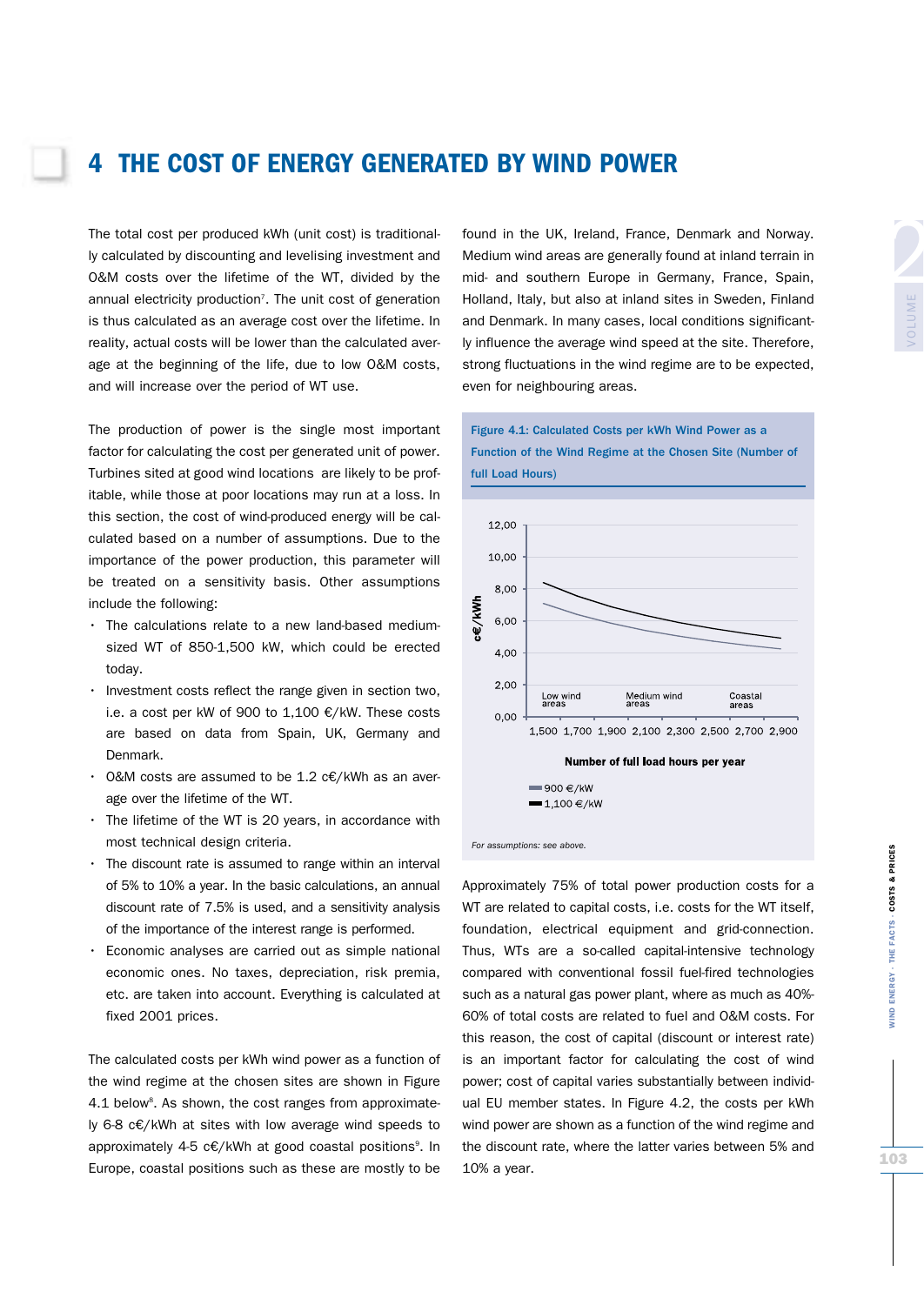As shown in Figure 4.2, costs range between approximately 5 and 6.5 c€/kWh at medium wind positions, indicating that a doubling of the interest rate induces an increase in production costs of 1.5 c€/kWh. In low wind areas, the costs are significantly higher, 6.5-9 c€/kWh, while production costs range between 4 and 5.5 c€/kWh in coastal areas.

Figure 4.2: The Costs of Wind Power as a Function of Wind Speed (Number of Full Load Hours) and Discount Rate



 $= 7.5%$  p.a.  $10% p.a.$ 



 $104$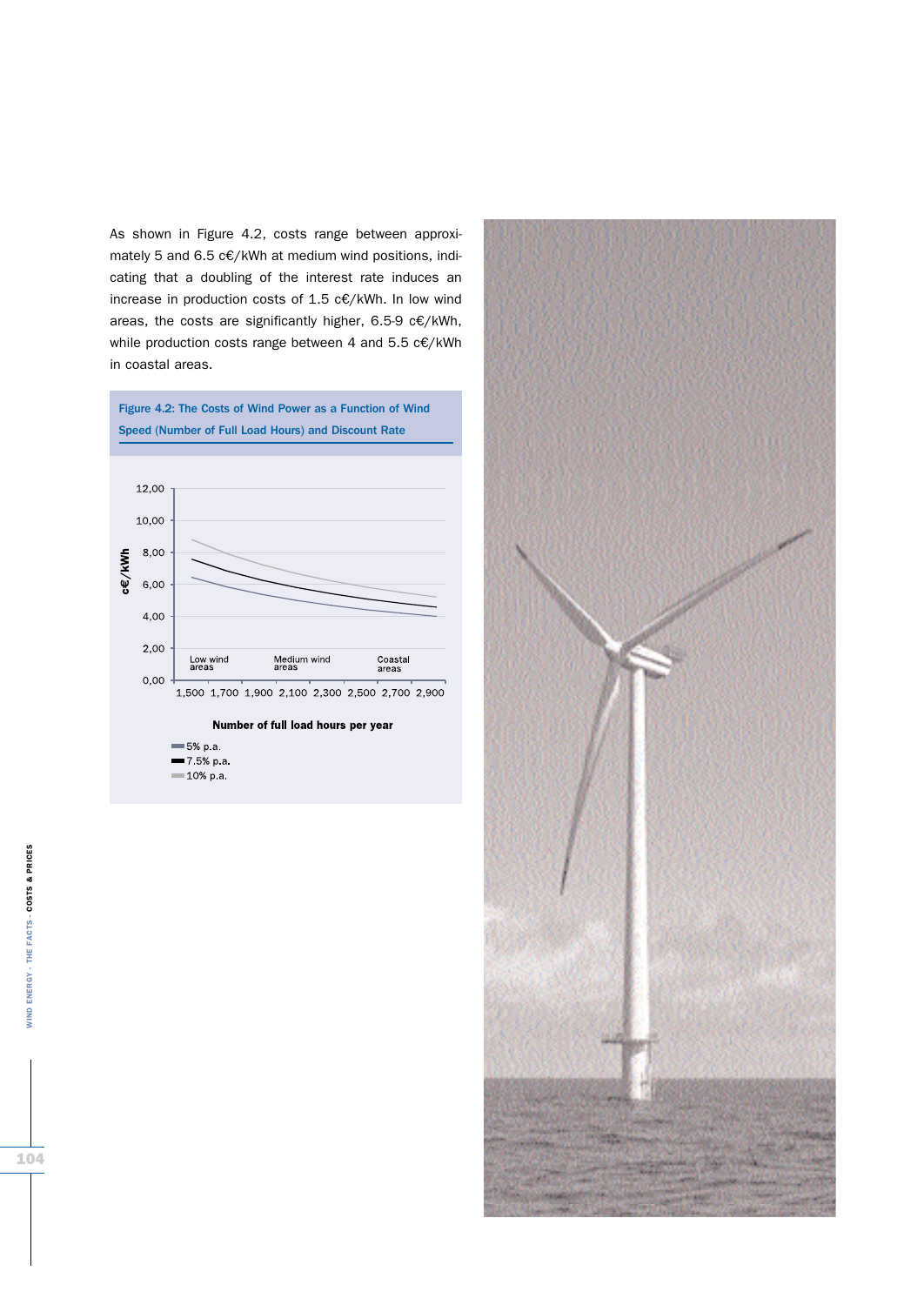### **5 DEVELOPMENT OF THE COST OF WIND POWER**

The rapid European and global development of wind power capacity has had a strong influence on the cost development of wind power within the past 20 years. To illustrate the trend towards lower production costs of wind power, a historical case showing the production costs for different sizes and vintages of WTs has been constructed. Due to limited data, it has only been possible to construct this case for Denmark, though a similar trend was observed in Germany at a slightly slower pace.

Figure 5.1 shows the calculated unit cost for different sizes of turbines based on the same assumptions as used in the previous section. Thus, a 20-year lifetime is assumed for all turbines in the analysis and an annual discount rate of 7.5% is used. All costs are converted into constant 2001 prices. Electricity production is estimated for two wind regimes, a coastal and an inland medium wind position, respectively. The starting point for the analysis is the 95 kW machine that was mainly installed in Denmark during the mid 1980s, followed by successively newer WTs (150 kW, 225 kW, etc.), ending with the most recent - the 1,000 kW turbine typically installed around year 2000. It should be noted that WT manufacturers, as a rule of thumb, expect the production cost of wind power to decline by 3%-5% for each new generation of WTs that they add to their product portfolio. Further cost reductions are therefore likely to have occurred with the longer production series of WTs over 1,000 kW. Note that the calculations are performed for the total lifetime (20 years) of the WTs, which means that calculations for the old WTs are based on track records of up to 15 years (average figures), while

Figure 5.1: Total Costs of Wind Power (c€/kWh, Constant 2001 Prices) by Turbine Size



For assumptions on wind speed, see endnote 10.

newer WTs might have a track record of only a few years. Thus, the newer the WT, the more uncertain the calculations.

In spite of this, Figure 5.1 clearly illustrates the economic consequences of the trend towards larger WTs and improved cost-effectiveness. For a coastal position, for example, the average cost has decreased from approximately 8.8 c€/kWh for the 95 kW WT (mainly installed in the mid-1980s) to approximately 4.1 c€/kWh for a fairly new 1,000 kW machine – an improvement of more than 50% over a 15 year period at constant 2001 prices.

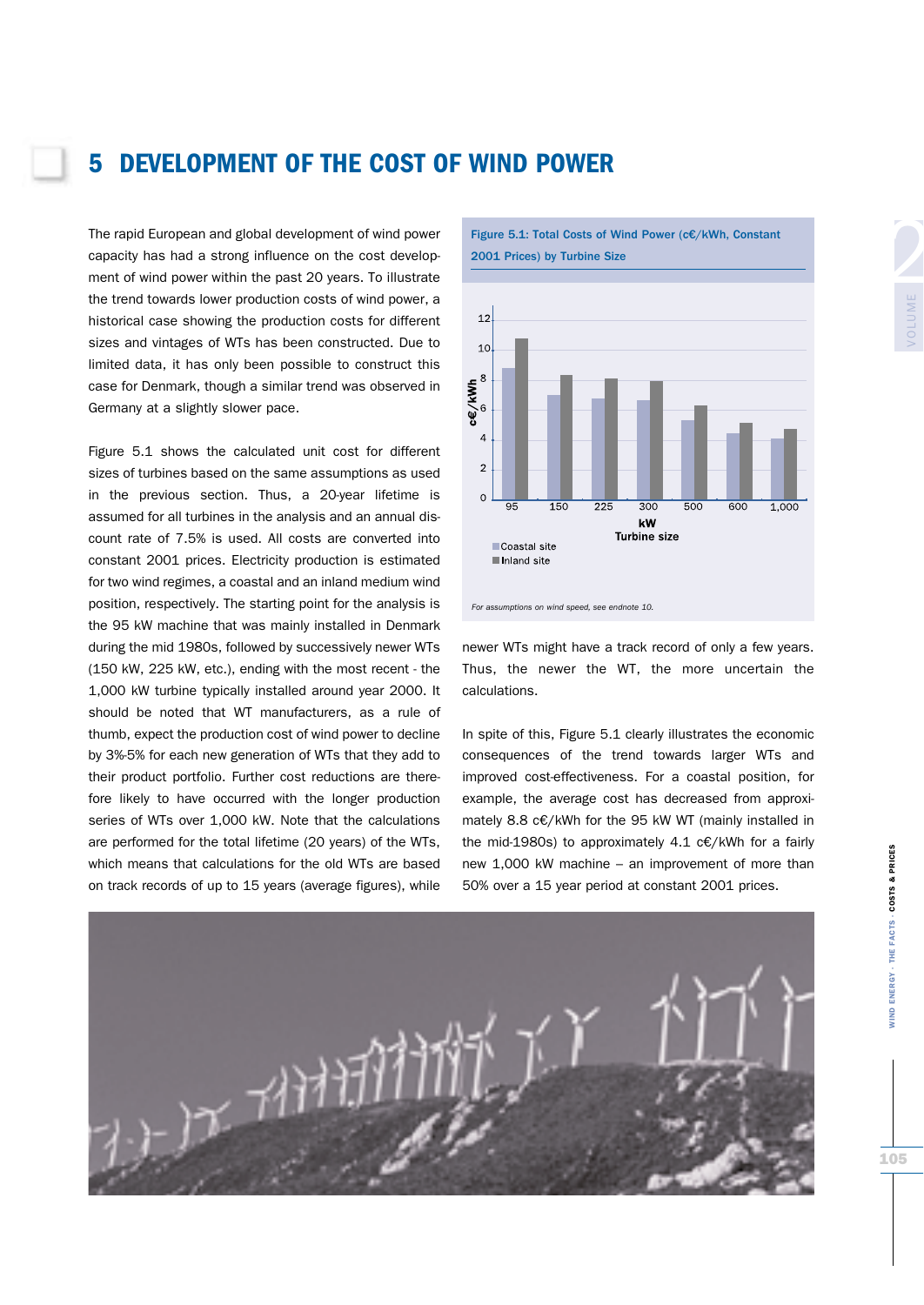#### **6 FUTURE DEVELOPMENT OF THE COST OF WIND POWER**

In this section, the future development of the economics of wind power is illustrated by the use of experience curve methodology. The experience curve approach was developed back in the 1970s by the Boston Consulting Group. Its main feature is that it relates the cumulative quantitative development of a product with the development of its specific costs (Johnson, 1984). Thus, if the cumulative sale of a product is doubled, the estimated learning rate gives you the achieved reduction in specific product costs.

The experience curve is not a forecasting tool based on estimated relationships. It merely points out that if existing trends are to continue, then we might see the proposed development. It converts the effect of mass production into an effect on production costs, but other casual relationships are not taken into account. Thus, changes in market development and/or technological break-through within the field might considerably change the picture.

For a number of projects, different experience curves have been estimated<sup>10</sup>, but, unfortunately, most used different specifications, which means that they cannot be directly compared. To get the full value of the experiences gained, not only should the price-reduction of the WT (€/kW-specification) be taken into account, but the improvements in efficiency of the WTs production should be included too. The latter requires the use of an energy specification  $(E/KWh)$  which excludes many of the mentioned estimations (Neij, 1997 and Neij et al., 2003). Thus, using the specific costs of energy as a basis (costs per kWh produced), the estimated progress ratios in these publications range from 0.83 to 0.91, corresponding to learning rates of 0.17 to 0.09. That is, when total installed capacity of wind power is doubled, the costs per produced kWh for new turbines are reduced by between 9% and 17%. In this way, both the efficiency improvements and embodied and disembodied cost reductions are taken into account in the analysis.

Wind power capacity has developed very rapidly in recent years, on average approximately by 30% per year during the last 10 years. Thus, at present, total wind power capacity is doubled every three years. The EU has set a

target of 40,000 MW of wind power by year 2010, compared to approximately 23,500 MW installed in the EU at the end of 2002. The European Wind Energy Association (EWEA) has recently published a target of 75,000 MW for Europe by 2010. The EU target implies an annual growth rate of approximately 7% (a doubling time of a little more than 10 years), while the EWEA target requires an annual growth rate of almost 16% (a doubling time of 4.8 years). In Figure 6.1 below are shown the consequences for wind power production costs according to the following assumptions:

- A learning rate between 9% and 17% is assumed, implying that each time the total installed capacity is doubled, then the costs per kWh wind power is reduced by 9%-17%.
- The growth rate of installed capacity is assumed to double cumulative installations every  $5<sup>th</sup>$ , respectively every 10<sup>th</sup> year.
- The starting point for the development is the cost of wind power as observed today, i.e. in the range of 5 to 6 c€/kWh produced for an average medium sized turbine (850-1,500 kW) sited at a medium wind regime (average wind speed of 6.3 m/s at a hub height of 50 m).



Figure 6.1: Using Experience Curves to Illustrate the Future Development of Wind Turbine Economics until 2010

The consequences of applying the above-mentioned results for wind power are illustrated in Figure 6.1. At present, the production costs for a medium sized WT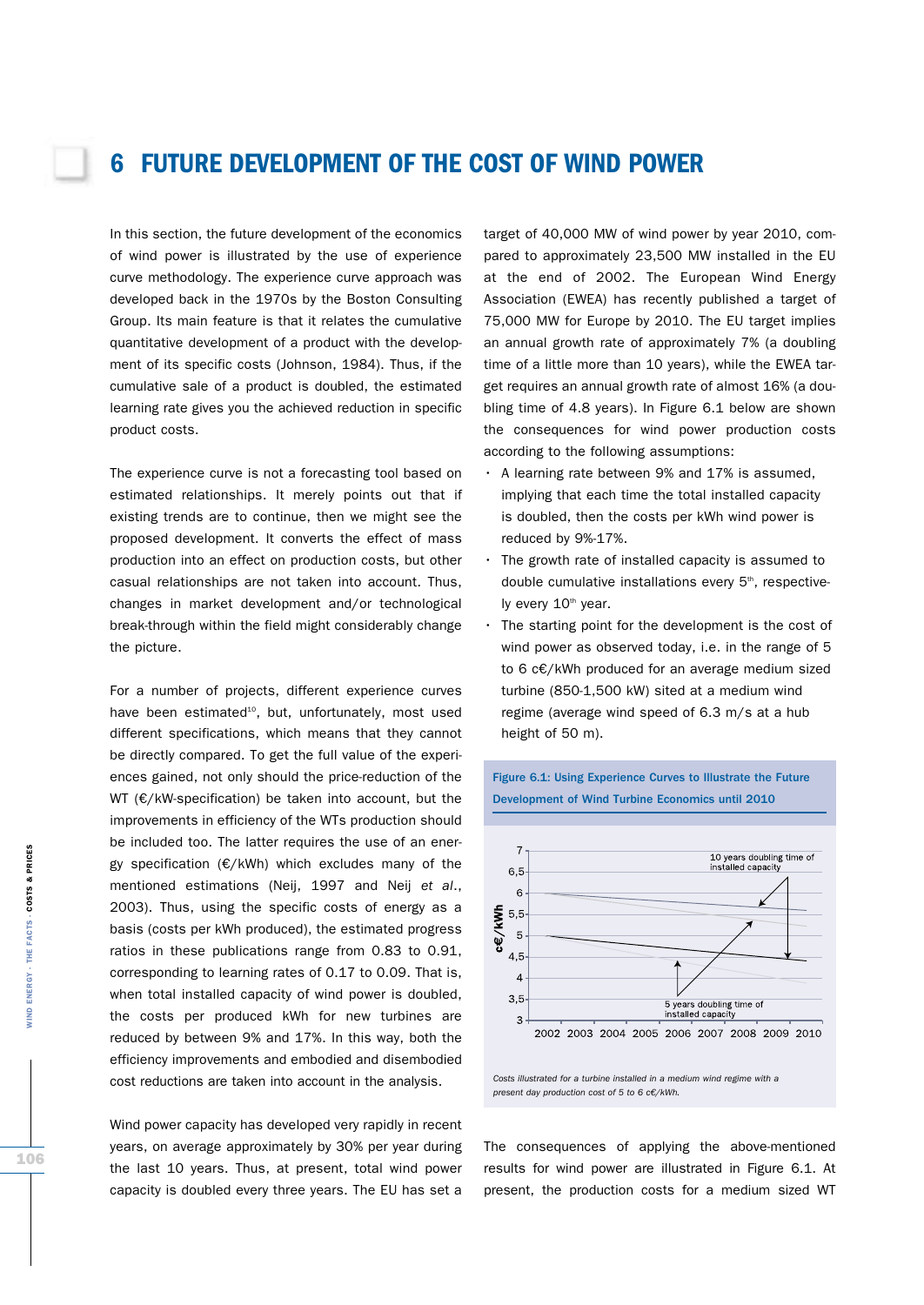(850-1,500 kW) installed in an area with a medium wind speed is approximately 5-6 c€/kWh produced power. If a doubling time of total installed capacity of 10 years is assumed, the cost interval in 2010 would be approximately 4.4 to 5.6 c€/kWh. A doubling time of five years only would imply a cost interval in 2010 of 3.9 to 5.2 c€/kWh. If the WT is located in a coastal area with a higher wind speed (average wind speed of 6.9 m/s at a height of 50 m), the costs per kWh produced in 2010 could be as low as 3.1 to 4.4 c€/kWh in the case of a five-year doubling time of total installed capacity.



**WIND ENERGY - THE FACTS - COSTS & PRICES**

**NIND ENERGY - THE FACTS - COSTS & PRICES** 



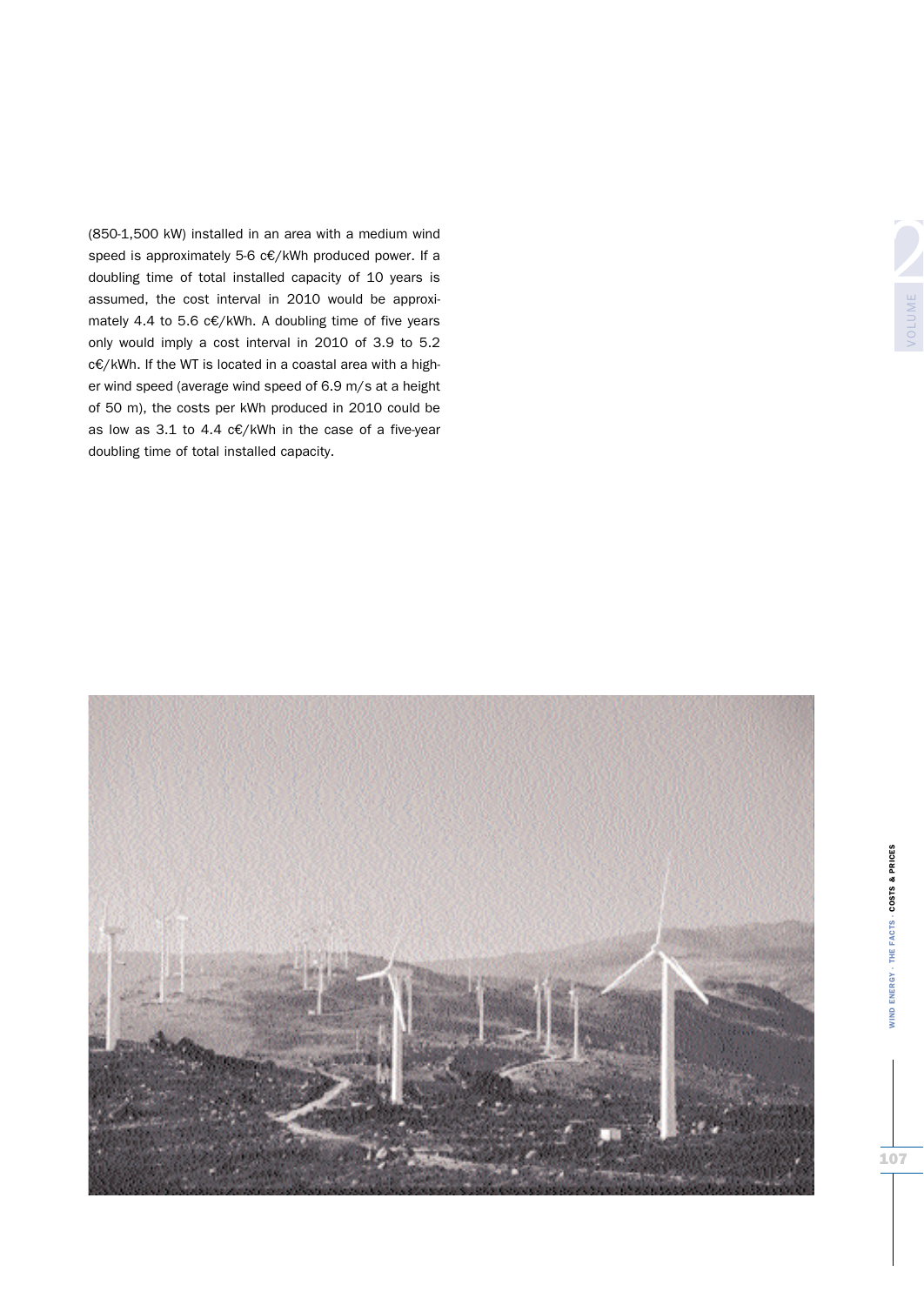#### **7COSTS OF CONVENTIONAL POWER PRODUCTION**

The cost of conventional electricity production is determined by three components:

- Fuel cost
- O&M costs
- Capital cost

When conventional power is substituted by wind power, the avoided cost depends on the degree to which wind power substitutes each of the three components. It is generally accepted that implementing wind power avoids the full fuel cost and a considerable portion of O&M costs of the displaced conventional power plant. The level of avoided capital costs depends on the extent to which wind power capacity can displace investments in new conventional power plants and is thus directly tied to the capacity credit of wind plant.

The capacity credit will depend on a number of different factors: among these is the level of penetration of wind power and how the wind capacity is integrated into the overall energy system and market. In general, for marginal levels of wind penetration, the capacity credit for WTs is close to the annual average capacity factor. Thus, 25% is considered to be a reasonable capacity credit for wind power when the volume of wind electricity is less than  $10\%$  of total electricity production<sup>11</sup>. This capacity credit declines as the proportion of wind power in the system increases; but even at high penetrations a sizeable capacity credit is still achievable if the management and future development of grid infrastructure are conducted with a view to the expected increase in distributed generation from wind power and other renewable energy sources.

The capacity credit of wind power depends heavily upon the structure of power markets. Studies of the Nordic power market, NordPool, show that the cost of integrating intermittant wind power is, on average, approximately 0.3-0.4 c€/kWh wind power at the present level of wind power capacity (20% in Denmark). Under existing transmission and market conditions, and as in the case of capacity credit, these costs are supposed to increase with higher levels of wind power penetration.

To get a comparable picture, "Projected Costs of Generating Electricity - Update 1998" (OECD/IEA, 1998)<sup>12</sup> has projected the costs of electricity generation with state-of-the-art coal-fired and gas-fired base load power plants, given the following common assumptions:

- Plants are commercially available for commissioning by the year 2005
- Costs are levellised using a 5% real discount rate and a 40-year lifetime<sup>13</sup>
- 75% load factor
- Calculations are carried out in constant 1996 US\$, converted to € 2001 prices

The OECD/IEA calculations were based on data made available by OECD member countries. Costs related to electricity production, pollution control and other environmental protection measures were included in the calculated generation costs, while general costs, such as central overheads, transmission, and distribution costs were excluded. Losses in transmission and distribution grids were also not taken into account. Fuel price developments were projected in accordance with national assumptions. Figure 7.1 shows the costs of conventional power as projected by OECD/IEA, updated to 2001 € prices.



Source: OECD/IEA (1998), updated to 2001 € prices.

THE FACTS - COSTS & PRICES

**ENFRGY**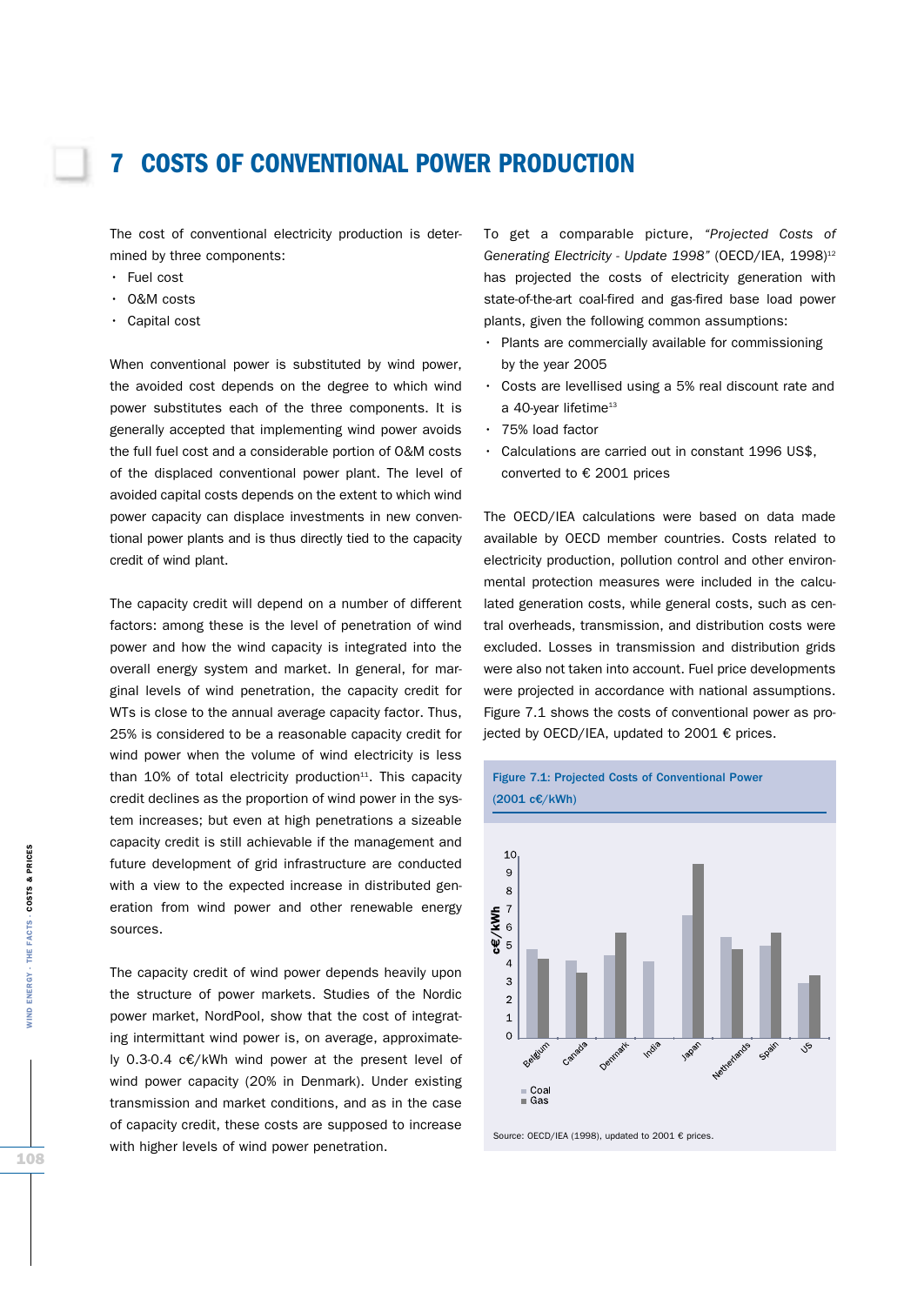The figures are based on the above cost data from OECD/IEA (1998) for a selected number of countries and power technologies. The costs for the conventional technologies were originally stated in 1996 US\$, but at the aggregate level converted to 2001 € prices. Thus, considerable uncertainty exists for the costs shown owing to changes in exchange rates, national differences in inflation rates and different national assumptions on fuel price development. Finally, although no major changes are expected, investment costs for conventional power plants may have changed quite substantially since 1998.

Figure 7.2 shows those costs of conventional power which are avoidable through wind electricity, assuming that all conventional fuel and O&M costs are avoided and that wind power is assigned a capacity credit of 25%. For example, in Spain, for each kWh of electricity generated by wind power which displaces a kWh of gas power, approximately 5.2 c€/kWh are saved in gas fuel, O&M costs and displaced capital costs. Therefore, if a wind turbine could be installed in Spain at an average cost below 5.2 c€/kWh, this would make wind power economically competitive in comparison with new gas-fired power plant in Spain. For comparative purposes, the estimated total costs (including capital costs and calculated using an annual discount rate of 5%) for a medium sized on-land turbine at average coastal and inland sites are also shown (4.2 and 4.8 c $\epsilon$  per kWh, respectively<sup>14</sup>). As shown in Figure 7.2, under the assumption of a 25% capacity credit for wind energy, a medium sized turbine is actually approaching competitiveness in terms of direct costs in a number of countries, compared to technologies based on coal and gas.

Of course, if a higher capacity credit for wind than 25% is assumed, this would raise the avoided costs of conventional technologies and thus improve wind's competitiveness. Similarly, if a lower capacity credit were assumed, this would make wind power less economically competitive.

Capital costs are more important for coal based power than for natural gas fired plants, and therefore assumptions about wind's capacity credit are particularly important regarding coal plants, as shown above. However, this importance may change in the future as





Source: OECD/IEA (1998), updated to 2001 € prices.

electricity markets increasingly move away from centralised generation planning and towards increased competition. Much of wind energy's future competitiveness will depend on short-term wind predictability and on the specific conditions which develop for bidding into short-term forward and spot markets at the power exchange.

Finally, it should be stressed that the above-mentioned costs of conventional generation are based upon national assumptions on the development of fossil fuel prices which, of course, are subject to significant uncertainties. As discussed by Awerbuch (2003), these uncertainties relating to future fossil fuel prices imply a considerable risk for future generation costs of conventional plants, while the costs per kWh generated by wind power are almost constant over the lifetime of the turbine when first installed. Thus, although wind power today might be more expensive than conventional power technology per kWh, it may nevertheless take up a significant share in investors' power plant portfolios, taking on the role of hedging against unexpected rises in future prices of fossil fuels. Thus, the constancy of wind power costs justifies a relatively higher cost per kWh compared to the more risky future costs of conventional power.

VIND